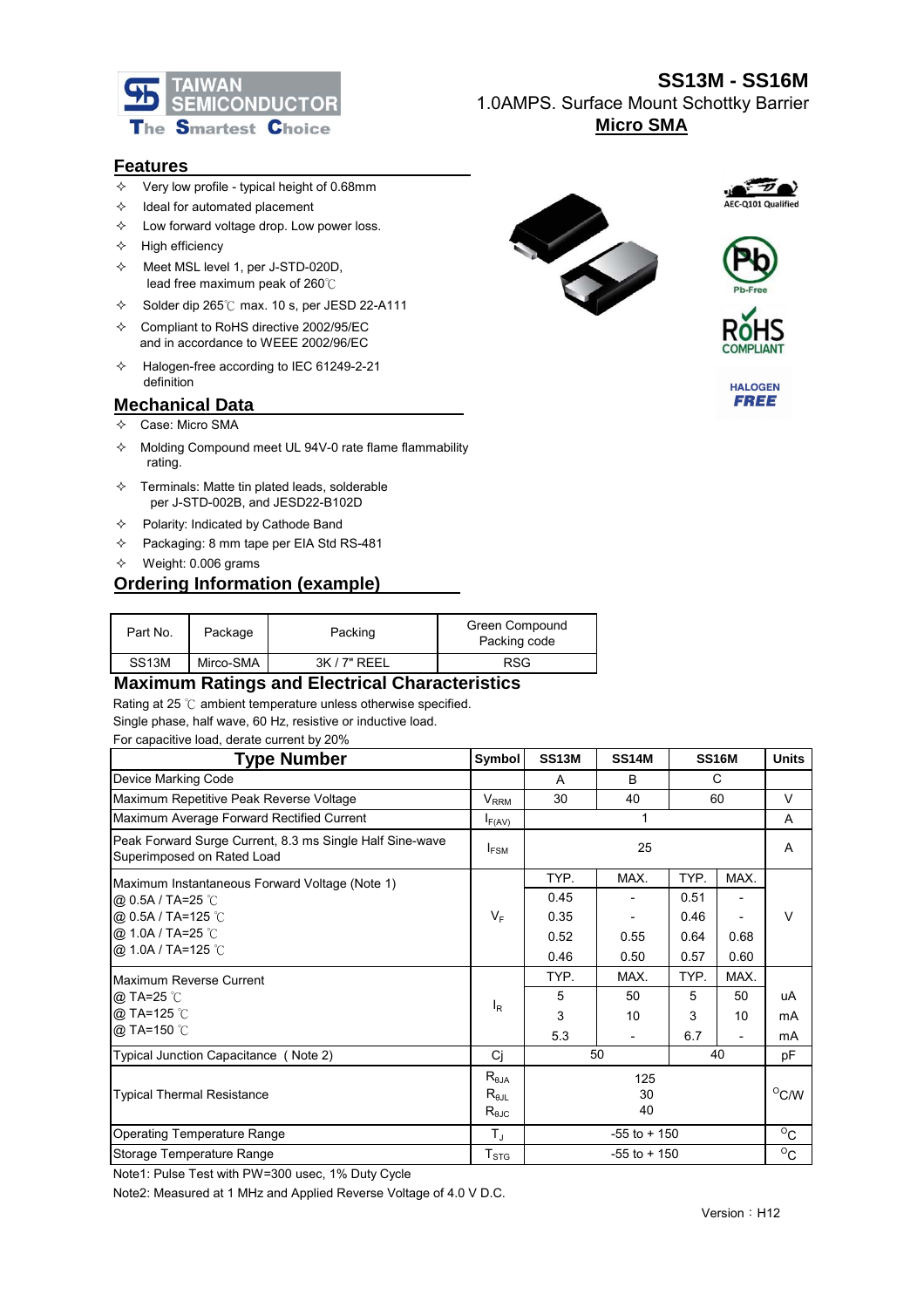

RATINGS AND CHARACTERISTIC CURVES (SS13M THRU SS16M)

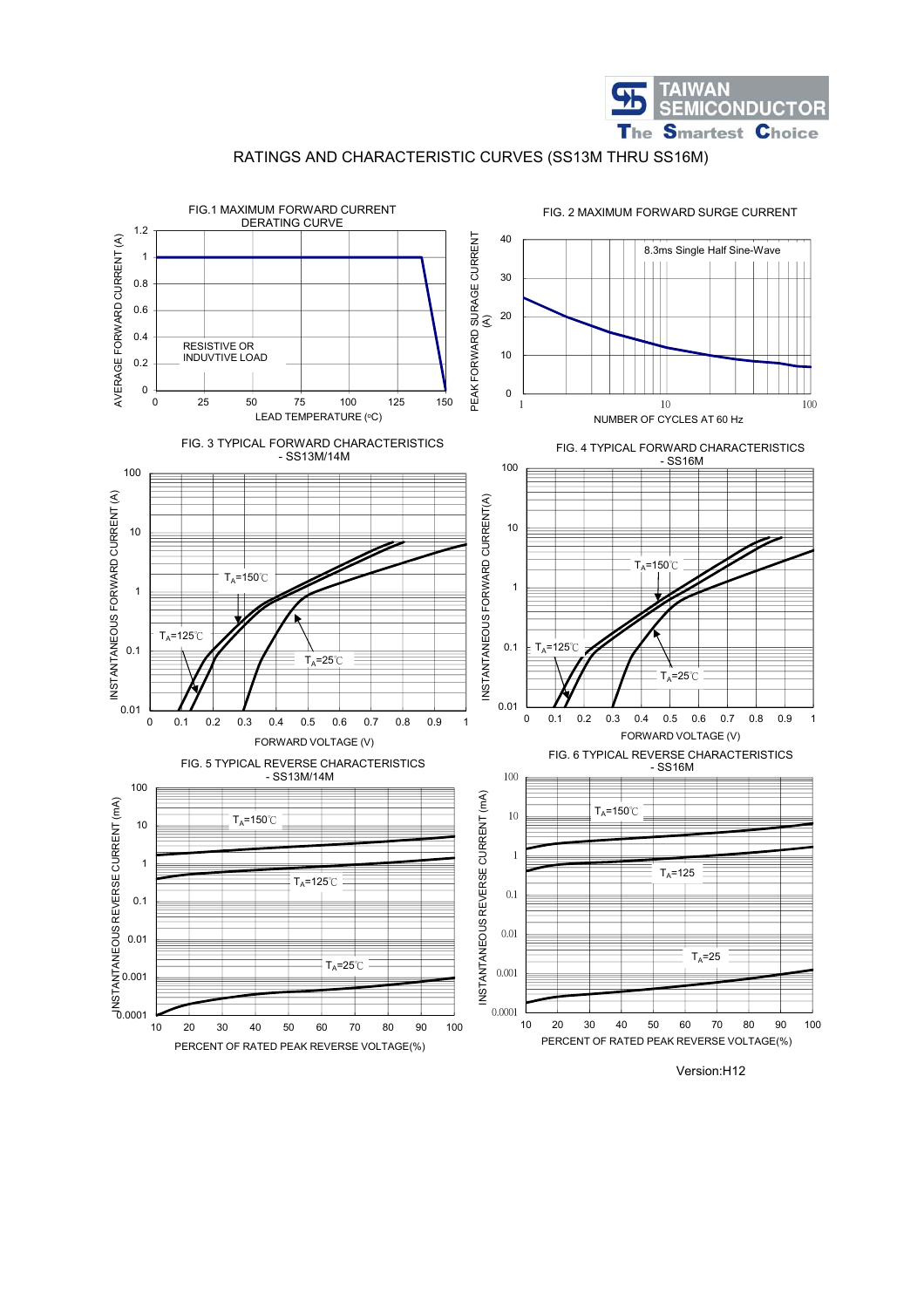

## RATINGS AND CHARACTERISTIC CURVES (SS13M THRU SS16M)



Version:H12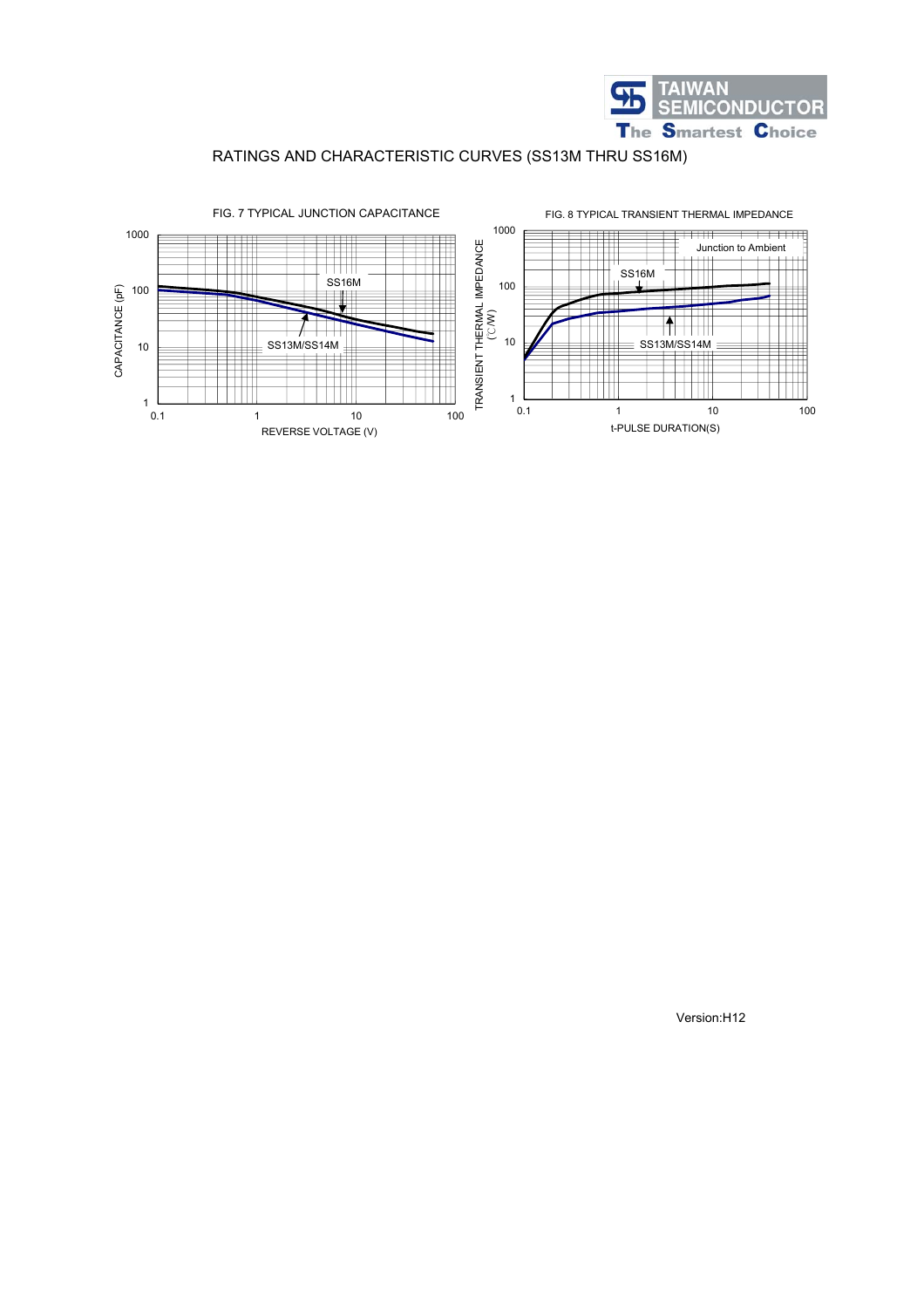

### **Ordering information**

| Part No.           | Package   | Packing      | <b>Green Compound</b><br>Packing code |
|--------------------|-----------|--------------|---------------------------------------|
| SS <sub>13</sub> M | Mirco-SMA | 3K / 7" REEL | <b>RSG</b>                            |
| SS <sub>14</sub> M | Mirco-SMA | 3K / 7" REEL | <b>RSG</b>                            |
| SS <sub>16</sub> M | Mirco-SMA | $3K/7"$ RFFL | <b>RSG</b>                            |

## **Tape & Reel specification**





Tape with components shall pass around<br>bending radius without damage, for reels with<br>hub diameters approaching minimum dimension



|   | <b>Symbol   Dimension (mm)</b> |             |  |  |
|---|--------------------------------|-------------|--|--|
| A | 178                            | ±2          |  |  |
| B | 1.9                            | ±0.4        |  |  |
| C | 13                             | $+0.5/-0.2$ |  |  |
| D | 21                             | MIN         |  |  |
| N | 62                             | ±1.0        |  |  |
| G | 8.2                            | $+0.8/-0$   |  |  |
|   | 10.6                           | <b>MAX</b>  |  |  |

### **Suggested PAD Layout**



| <b>Symbol</b> | Unit(inch) | Unit(mm) |  |  |
|---------------|------------|----------|--|--|
|               | 0.043      | 11       |  |  |
|               | 0.079      |          |  |  |
|               | 0.02       | 0.5      |  |  |
|               | 0.032      | 0.8      |  |  |
|               | 0.039      |          |  |  |